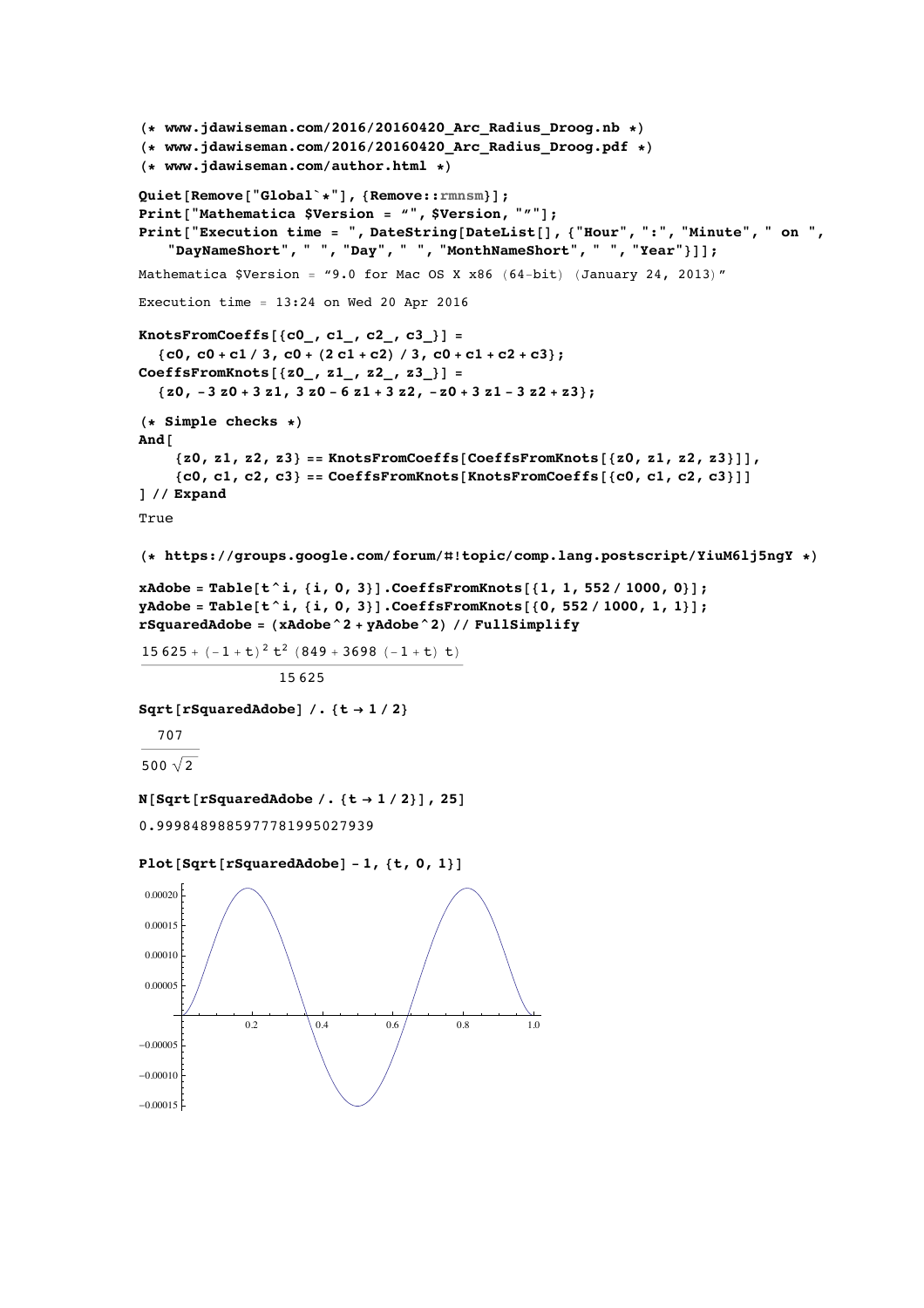```
{xDroog, yDroog} = {Table[t^i, {i, 0, 3}]. CoeffsFromKnots[{x0, x1, x2, x3}],
     Table [t^i, {i, 0, 3}]. CoeffsFromKnots [{y0, y1, y2, y3}]\} //. {
     x0 \rightarrow \cos \left[\text{halfA}\right],
     y0 \rightarrow Sin[halfA],
     x1 \rightarrow (4 - Cos[halfA]) / 3,y1 \rightarrow ((3 - Cos[halfA]) (1 - Cos[halfA])) / Sin[halfA],x2 \rightarrow x1, y2 \rightarrow -y1,
     x3 \rightarrow x0, y3 \rightarrow -y0\} ;
rSquaredDroog = (xDroog^2 + yDroog^2) /. {halfA \rightarrow \pi / 4} // Simplify
```

```
1 + (14 - 8\sqrt{2}) t + (274 - 200\sqrt{2}) t<sup>2</sup> + 32 (-61 + 43\sqrt{2}) t<sup>3</sup> +
  (4416 - 3088 \sqrt{2}) t<sup>4</sup> + 96 (-43 + 30 \sqrt{2}) t<sup>5</sup> - 32 (-43 + 30 \sqrt{2}) t<sup>6</sup>
```

```
Plot [Sqrt [rSquaredDroog] - 1, {t, 0, 1}]
```